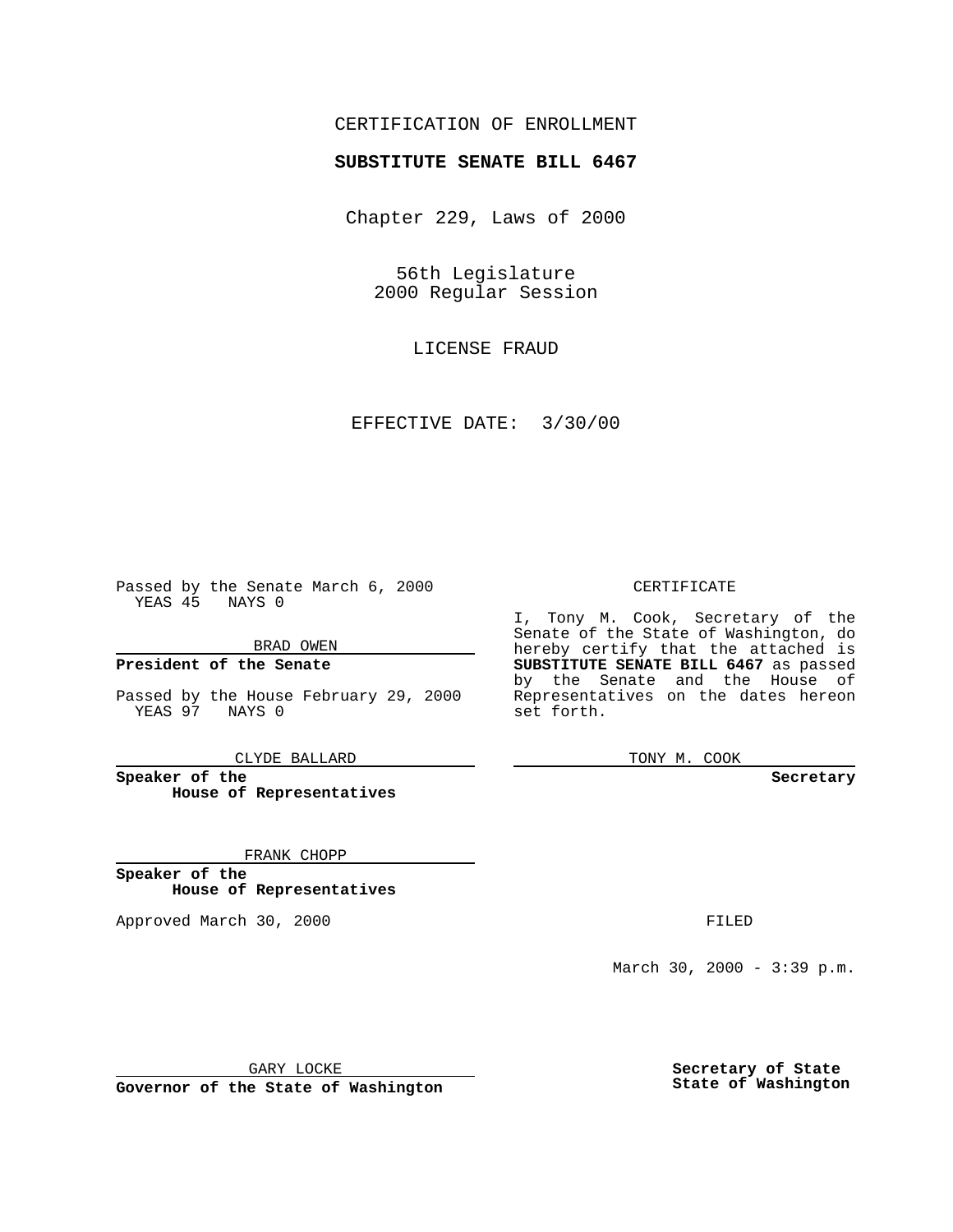## **SUBSTITUTE SENATE BILL 6467** \_\_\_\_\_\_\_\_\_\_\_\_\_\_\_\_\_\_\_\_\_\_\_\_\_\_\_\_\_\_\_\_\_\_\_\_\_\_\_\_\_\_\_\_\_\_\_

\_\_\_\_\_\_\_\_\_\_\_\_\_\_\_\_\_\_\_\_\_\_\_\_\_\_\_\_\_\_\_\_\_\_\_\_\_\_\_\_\_\_\_\_\_\_\_

AS AMENDED BY THE HOUSE

Passed Legislature - 2000 Regular Session

### **State of Washington 56th Legislature 2000 Regular Session**

**By** Senate Committee on Transportation (originally sponsored by Senators Goings, Haugen, Eide, Sellar and Winsley)

Read first time 01/31/2000.

 AN ACT Relating to vehicle, vessel, and aircraft license fraud; amending RCW 46.16.010, 47.68.240, 47.68.255, 82.48.020, 82.49.010, 88.02.118, and 82.32.090; repealing RCW 43.43.410, 43.43.420, and 46.16.0101; prescribing penalties; and declaring an emergency.

5 BE IT ENACTED BY THE LEGISLATURE OF THE STATE OF WASHINGTON:

6 **Sec. 1.** RCW 46.16.010 and 1999 c 277 s 4 are each amended to read 7 as follows:

8 (1) It is ((a violation)) unlawful for a person to operate any vehicle over and along a public highway of this state without first having obtained and having in full force and effect a current and proper vehicle license and display vehicle license number plates 12 therefor as by this chapter provided. Failure to make initial registration before operation on the highways of this state is a 14 misdemeanor, and any person convicted thereof must be punished by a fine of no less than three hundred thirty dollars, no part of which may be suspended or deferred.

17 (((a) Failure to make initial registration of a vehicle before 18 operating it on the highways of this state is a violation of this 19 section. Anyone who violates this section is liable for a penalty of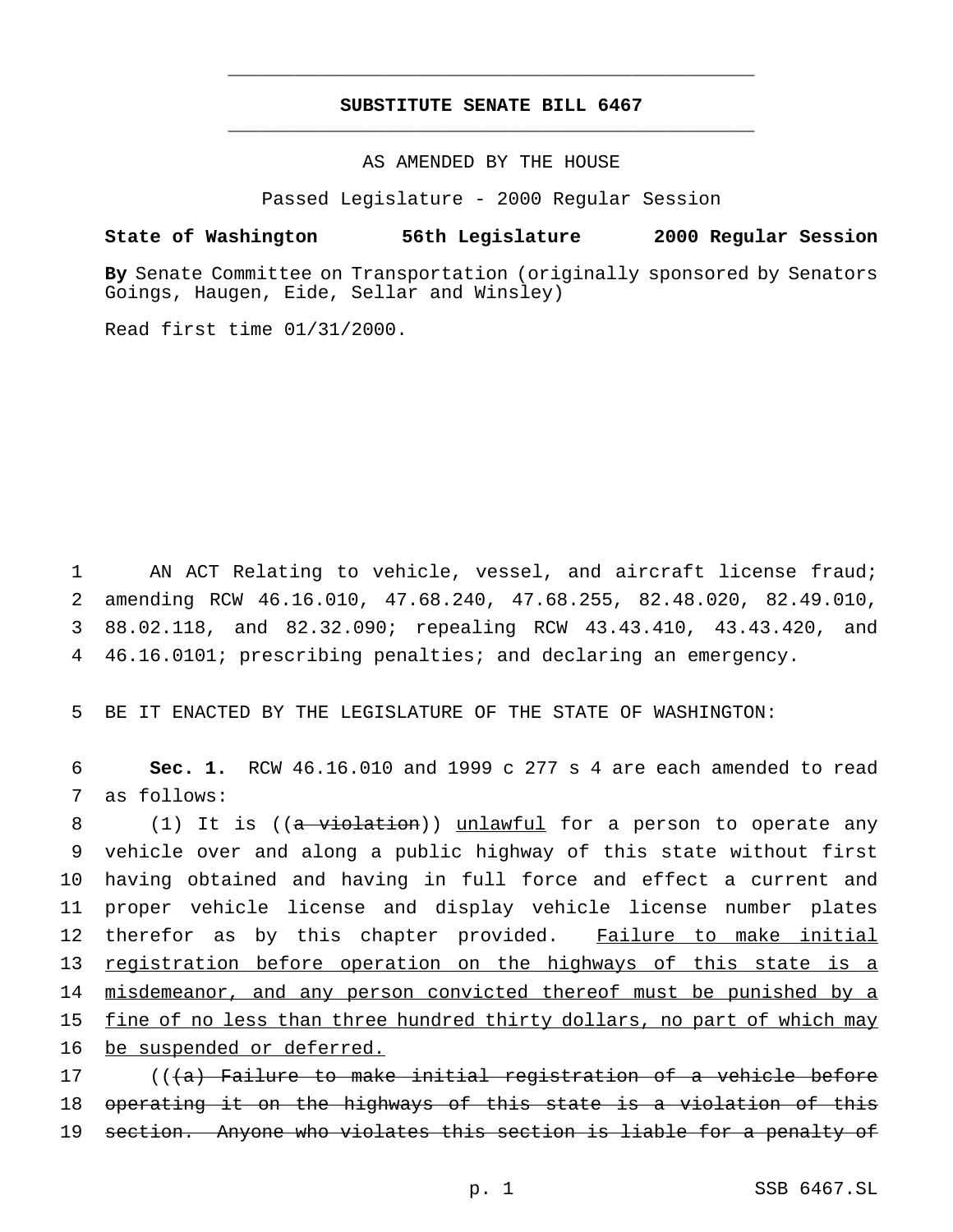1 three hundred fifty dollars for each violation in addition to all other 2 penalties provided by law. Persons violating this subsection shall 3 make payment as prescribed in subsection (2)(b) of this section.

4 (b)) Failure to renew an expired registration before operation on 5 the highways of this state is a traffic infraction( $\frac{1}{7}$  which shall not 6 be resolved through the civil process instituted under this section)).

7 (2)( $(\frac{1}{a})$ ) The licensing of a vehicle in another state by a 8 resident of this state, as defined in RCW 46.16.028, ((to avoid)) 9 evading the payment of any tax or license fee imposed in connection 10 with registration, is a ((violation of this section, and violators are 11 liable for a monetary penalty not less than one thousand dollars but 12 not more than ten thousand dollars for each violation.

13 (b) The penalty provided in subsection (1)(a) of this section and 14 this subsection is due and payable when the person incurring it 15 receives a notice in writing from the state patrol describing the 16 violation and advising the person that the penalty is due. The state 17 patrol may, upon written application for review, received within 18 fifteen days, remit or mitigate a penalty provided for in this section 19 or discontinue an action to recover the penalty upon such terms it 20 deems proper and may ascertain the facts in a manner and under rules it 21 deems proper. If the amount of the penalty is not paid to the state 22 patrol within fifteen days after receipt of the notice imposing the 23 penalty, or application for remission or mitigation has not been made 24 within fifteen days after the violator has received notice of the 25 disposition of the application, the attorney general shall bring an 26 action in the name of the state of Washington in the superior court of 27 Thurston county or of any other county in which the violator resides or 28 does business, to recover the penalty, administrative fees, and 29 attorneys' fees and costs incurred in recovering the penalties. All 30 penalties recovered under this section shall be paid into the state 31 treasury and credited to the state patrol highway account of the motor 32 vehicle fund for the license fraud task force.)) gross misdemeanor 33 punishable as follows:

34 (a) For a first offense, up to one year in the county jail and a 35 fine equal to twice the amount of delinquent taxes and fees, no part of 36 which may be suspended or deferred;

37 (b) For a second or subsequent offense, up to one year in the 38 county jail and a fine equal to four times the amount of delinquent 39 taxes and fees, no part of which may be suspended or deferred;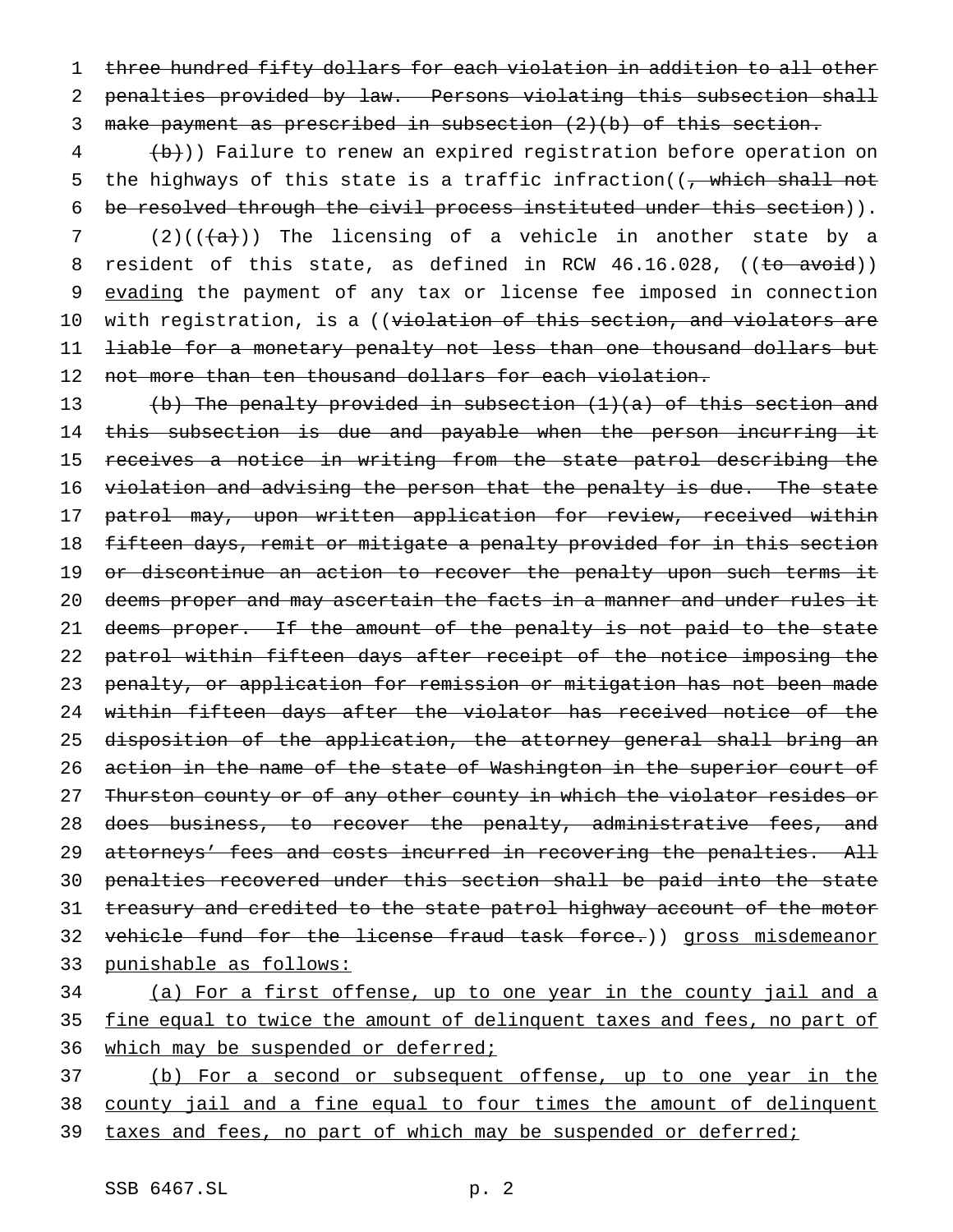(c) For fines levied under (b) of this subsection, an amount equal to the avoided taxes and fees owed will be deposited in the vehicle 3 licensing fraud account created in the state treasury;

 (d) The avoided taxes and fees shall be deposited and distributed in the same manner as if the taxes and fees were properly paid in a timely fashion.

(3) These provisions shall not apply to the following vehicles:

(a) Electric-assisted bicycles;

 (b) Farm vehicles if operated within a radius of fifteen miles of the farm where principally used or garaged, farm tractors and farm implements including trailers designed as cook or bunk houses used exclusively for animal herding temporarily operating or drawn upon the public highways, and trailers used exclusively to transport farm implements from one farm to another during the daylight hours or at night when such equipment has lights that comply with the law;

 (c) Spray or fertilizer applicator rigs designed and used exclusively for spraying or fertilization in the conduct of agricultural operations and not primarily for the purpose of transportation, and nurse rigs or equipment auxiliary to the use of and designed or modified for the fueling, repairing, or loading of spray and fertilizer applicator rigs and not used, designed, or modified primarily for the purpose of transportation;

 (d) Fork lifts operated during daylight hours on public highways adjacent to and within five hundred feet of the warehouses which they serve: PROVIDED FURTHER, That these provisions shall not apply to vehicles used by the state parks and recreation commission exclusively for park maintenance and operations upon public highways within state parks;

 (e) "Special highway construction equipment" defined as follows: Any vehicle which is designed and used primarily for grading of highways, paving of highways, earth moving, and other construction work on highways and which is not designed or used primarily for the transportation of persons or property on a public highway and which is only incidentally operated or moved over the highway. It includes, but is not limited to, road construction and maintenance machinery so designed and used such as portable air compressors, air drills, asphalt spreaders, bituminous mixers, bucket loaders, track laying tractors, ditchers, leveling graders, finishing machines, motor graders, paving mixers, road rollers, scarifiers, earth moving scrapers and carryalls,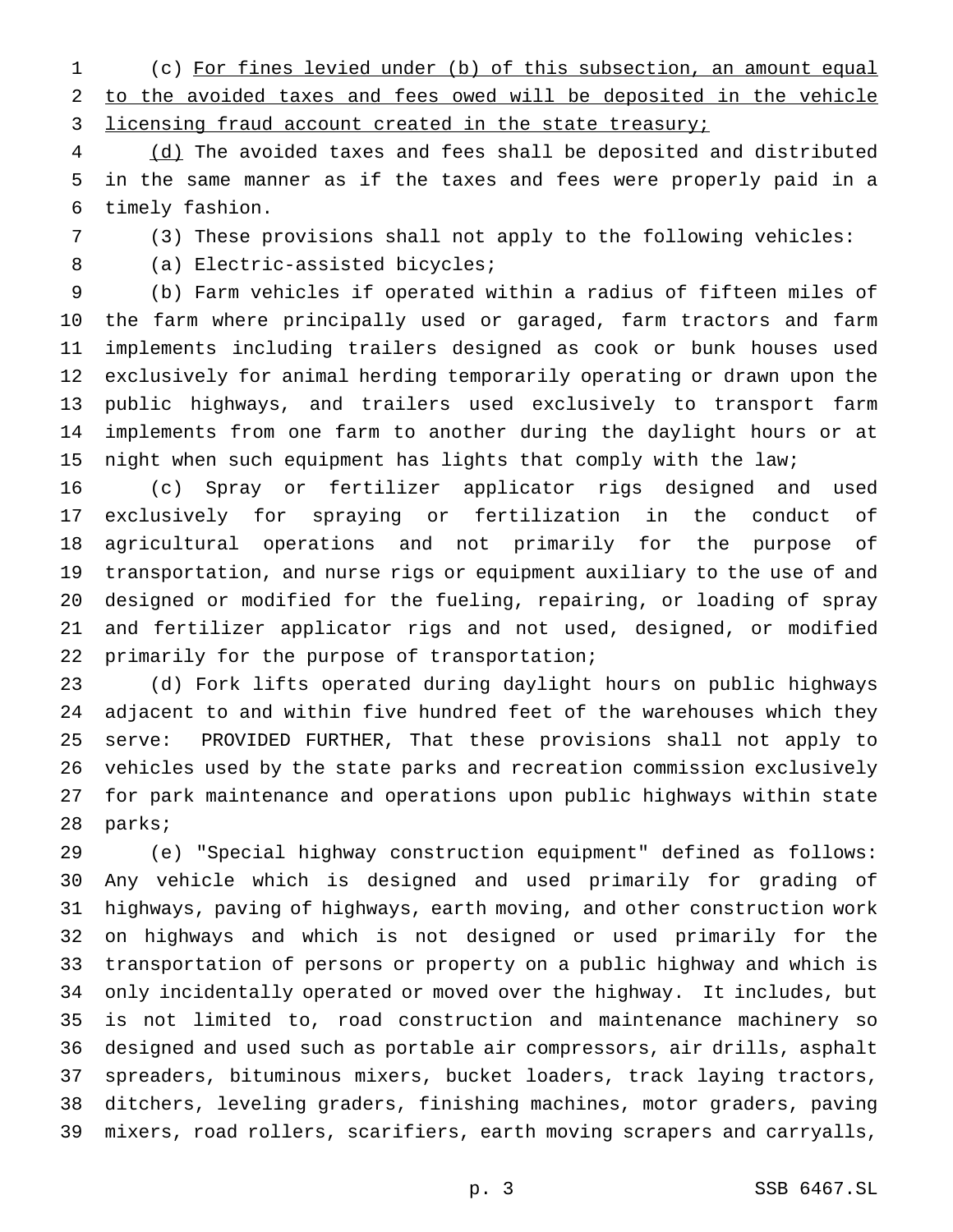lighting plants, welders, pumps, power shovels and draglines, self- propelled and tractor-drawn earth moving equipment and machinery, including dump trucks and tractor-dump trailer combinations which either (i) are in excess of the legal width, or (ii) which, because of their length, height, or unladen weight, may not be moved on a public highway without the permit specified in RCW 46.44.090 and which are not operated laden except within the boundaries of the project limits as defined by the contract, and other similar types of construction equipment, or (iii) which are driven or moved upon a public highway only for the purpose of crossing such highway from one property to another, provided such movement does not exceed five hundred feet and the vehicle is equipped with wheels or pads which will not damage the roadway surface.

Exclusions:

 "Special highway construction equipment" does not include any of the following:

 Dump trucks originally designed to comply with the legal size and weight provisions of this code notwithstanding any subsequent modification which would require a permit, as specified in RCW 46.44.090, to operate such vehicles on a public highway, including trailers, truck-mounted transit mixers, cranes and shovels, or other vehicles designed for the transportation of persons or property to which machinery has been attached.

 (4) The following vehicles, whether operated solo or in combination, are exempt from license registration and displaying license plates as required by this chapter:

 (a) A converter gear used to convert a semitrailer into a trailer or a two-axle truck or tractor into a three or more axle truck or tractor or used in any other manner to increase the number of axles of a vehicle. Converter gear includes an auxiliary axle, booster axle, dolly, and jeep axle.

 (b) A tow dolly that is used for towing a motor vehicle behind another motor vehicle. The front or rear wheels of the towed vehicle are secured to and rest on the tow dolly that is attached to the towing vehicle by a tow bar.

 **Sec. 2.** RCW 47.68.240 and 1999 c 277 s 5 are each amended to read as follows: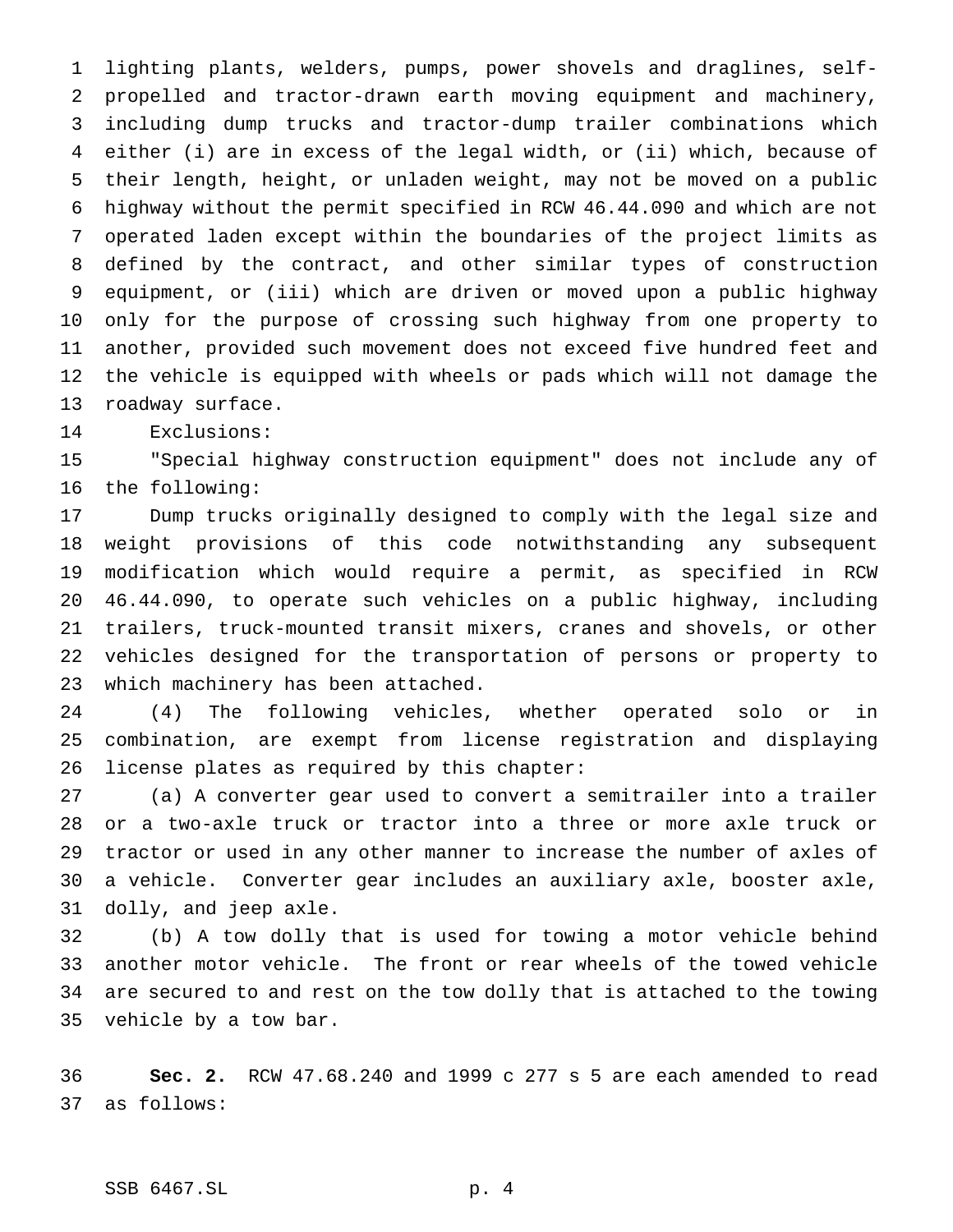Any person violating any of the provisions of this chapter, or any of the rules, regulations, or orders issued pursuant thereto, shall be guilty of a misdemeanor and shall be punished as provided under chapter 9A.20 RCW, except that any person violating any of the provisions of 5 RCW 47.68.220 ((or)), 47.68.230, or 47.68.255 shall be guilty of a gross misdemeanor which shall be punished as provided under chapter 9A.20 RCW. In addition to, or in lieu of, the penalties provided in this section, or as a condition to the suspension of a sentence which may be imposed pursuant thereto, for violations of RCW 47.68.220 and 47.68.230, the court in its discretion may prohibit the violator from operating an aircraft within the state for such period as it may determine but not to exceed one year. Violation of the duly imposed prohibition of the court may be treated as a separate offense under this section or as a contempt of court.

 **Sec. 3.** RCW 47.68.255 and 1999 c 277 s 6 are each amended to read as follows:

17 ( $(\{+\}$ )) A person who is required to register an aircraft under this chapter and who registers an aircraft in another state or foreign 19 country ((avoiding)) evading the Washington aircraft ((taxes, commits a violation of this section and is liable for those unpaid taxes and 21 for a monetary penalty not less than one thousand dollars but not more 22 than ten thousand dollars for each violation)) excise tax is guilty of 23 a gross misdemeanor. For a second or subsequent offense, the person 24 convicted is also subject to a fine equal to four times the amount of 25 avoided taxes and fees, no part of which may be suspended or deferred. Excise taxes owed and fines assessed will be deposited in the manner provided under RCW 46.16.010(2).

 $($   $($   $($   $\{$   $\}$   $)$  The penalty provided in this section is due and payable when 29 the person incurring it receives a notice in writing from the state patrol describing the violation and advising the person that the 31 penalty is due. The state patrol may, upon written application for 32 review, received within fifteen days, remit or mitigate a penalty provided for in this section or discontinue an action to recover the 34 penalty upon such terms it deems proper and may ascertain the facts in 35 a manner and under rules it deems proper. If the amount of the penalty is not paid to the state patrol within fifteen days after receipt of 37 the notice imposing the penalty, or application for remission or mitigation has not been made within fifteen days after the violator has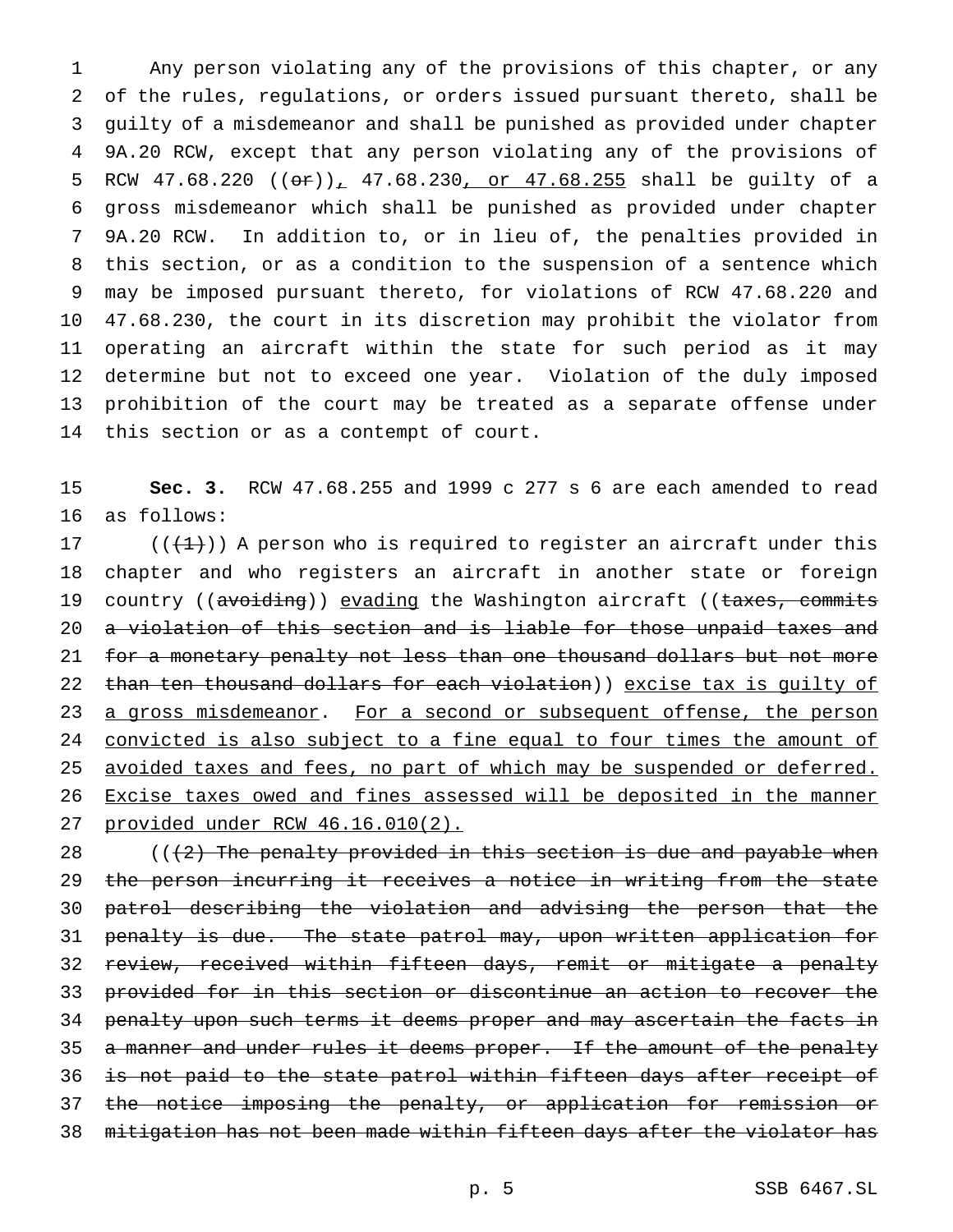received notice of the disposition of the application, the attorney general shall bring an action in the name of the state of Washington in 3 the superior court of Thurston county or of any other county in which 4 the violator does business, to recover the penalty, administrative fees, and attorneys' fees. All penalties recovered under this section shall be paid into the state treasury and credited to the state patrol highway account of the motor vehicle fund for the license fraud task 8 force. The department of revenue may assess and collect the unpaid excise tax under chapter 82.32 RCW, including the penalties and 10 interest provided in chapter 82.32 RCW.))

 **Sec. 4.** RCW 82.48.020 and 1999 c 277 s 7 are each amended to read as follows:

 (1) An annual excise tax is hereby imposed for the privilege of using any aircraft in the state. A current certificate of air worthiness with a current inspection date from the appropriate federal agency and/or the purchase of aviation fuel shall constitute the necessary evidence of aircraft use or intended use. The tax shall be collected annually or under a staggered collection schedule as required by the secretary by rule. No additional tax shall be imposed under this chapter upon any aircraft upon the transfer of ownership thereof, if the tax imposed by this chapter with respect to such aircraft has already been paid for the year in which transfer of ownership occurs. A violation of this subsection is a misdemeanor punishable as provided under chapter 9A.20 RCW.

25 (2)( $(\overline{a})$ ) Persons who are required to register aircraft under chapter 47.68 RCW and who register aircraft in another state or foreign 27 country and avoid the Washington aircraft ((taxes, violate this section 28 and are liable for a monetary penalty of not less than one thousand 29 dollars but not more than ten thousand dollars for each violation)) excise tax are liable for such unpaid excise tax. A violation of this subsection is a gross misdemeanor.

32 (((b) The penalty provided in this section is due and payable when 33 the person incurring it receives a notice in writing from the state patrol describing the violation and advising the person that the penalty is due. The state patrol may, upon written application for 36 review, received within fifteen days, remit or mitigate a penalty provided for in this section or discontinue an action to recover the 38 penalty upon such terms it deems proper and may ascertain the facts in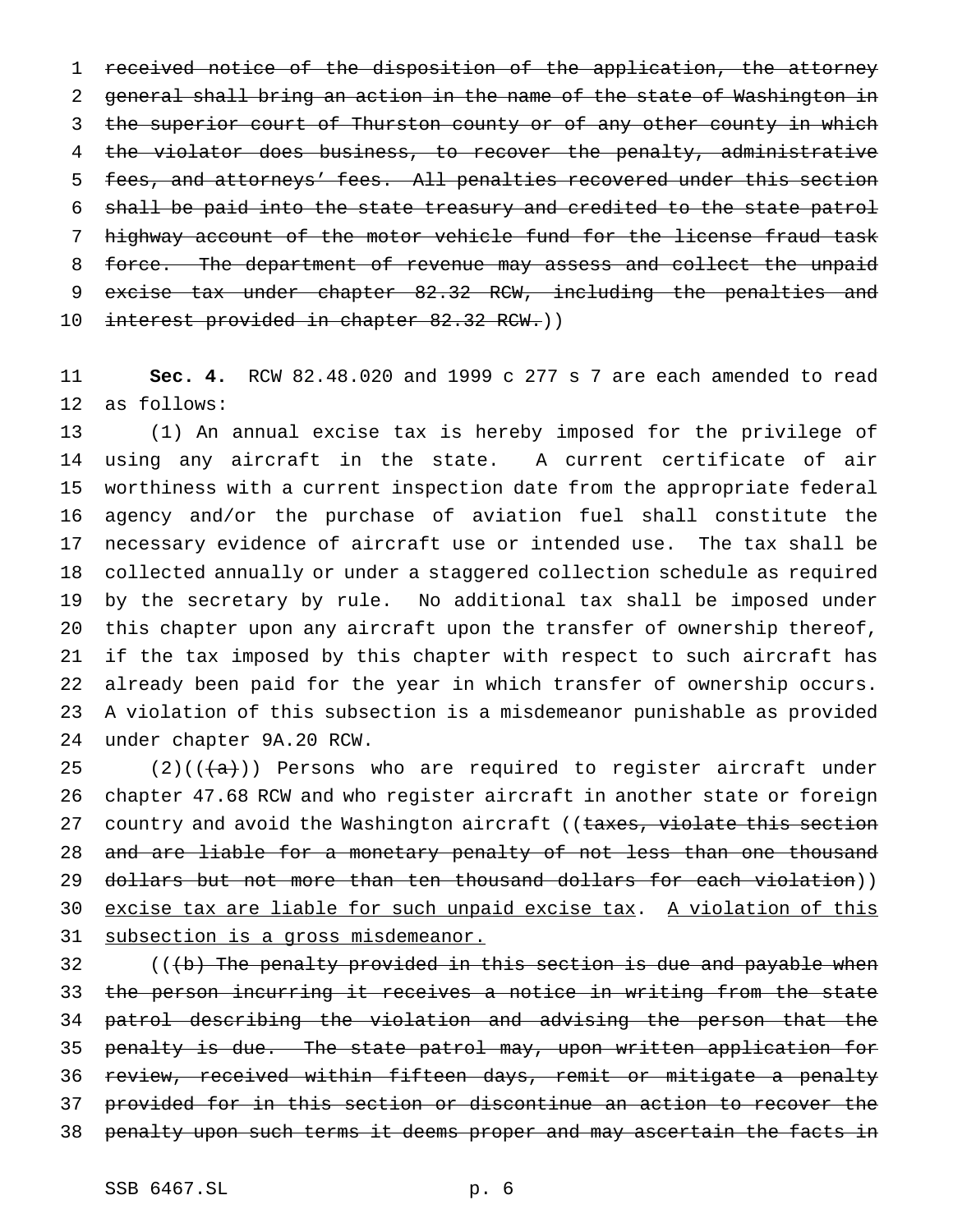1 a manner and under rules it deems proper. If the amount of the penalty 2 is not paid to the state patrol within fifteen days after receipt of 3 the notice imposing the penalty, or application for remission or 4 mitigation has not been made within fifteen days after the violator has 5 received notice of the disposition of the application, the attorney 6 general shall bring an action in the name of the state of Washington in 7 the superior court of Thurston county or of any other county in which 8 the violator resides or does business, to recover the penalty, 9 administrative fees, and attorneys' fees. In all such actions, the 10 procedure and rules of evidence are the same as an ordinary civil 11 action except as otherwise provided in this chapter. All penalties 12 recovered under this section shall be paid into the state treasury and 13 credited to the state patrol highway account of the motor vehicle fund 14 for the license fraud task force.

15  $(3)$ )) The department of revenue may assess and collect the unpaid 16 excise tax under chapter 82.32 RCW, including the penalties and 17 interest provided in chapter 82.32 RCW.

18  $((+4))$   $(3)$  Except as provided under subsections (1) and (2) of 19 this section, a violation of this chapter is a misdemeanor punishable 20 as provided in chapter 9A.20 RCW.

21 **Sec. 5.** RCW 82.49.010 and 1999 c 277 s 8 are each amended to read 22 as follows:

 (1) An excise tax is imposed for the privilege of using a vessel upon the waters of this state, except vessels exempt under RCW 82.49.020. The annual amount of the excise tax is one-half of one percent of fair market value, as determined under this chapter, or five dollars, whichever is greater. Violation of this subsection is a misdemeanor.

29 (2)( $(\overline{a} + a)$ ) Persons who ( $(\overline{a})$ ) are required under chapter 88.02 30 RCW to register a vessel in this state and who register( $(s)$ ) the vessel 31 in another state or foreign country and  $avoid((s))$  the Washington 32 watercraft ((taxes, violates this section and is liable for those taxes 33 and a monetary penalty not less than one thousand dollars but not more 34 than ten thousand dollars for each violation)) excise tax are quilty of 35 a gross misdemeanor and are liable for such unpaid excise tax. The 36 department of revenue may assess and collect the unpaid excise tax 37 under chapter 82.32 RCW, including the penalties and interest provided 38 in chapter 82.32 RCW.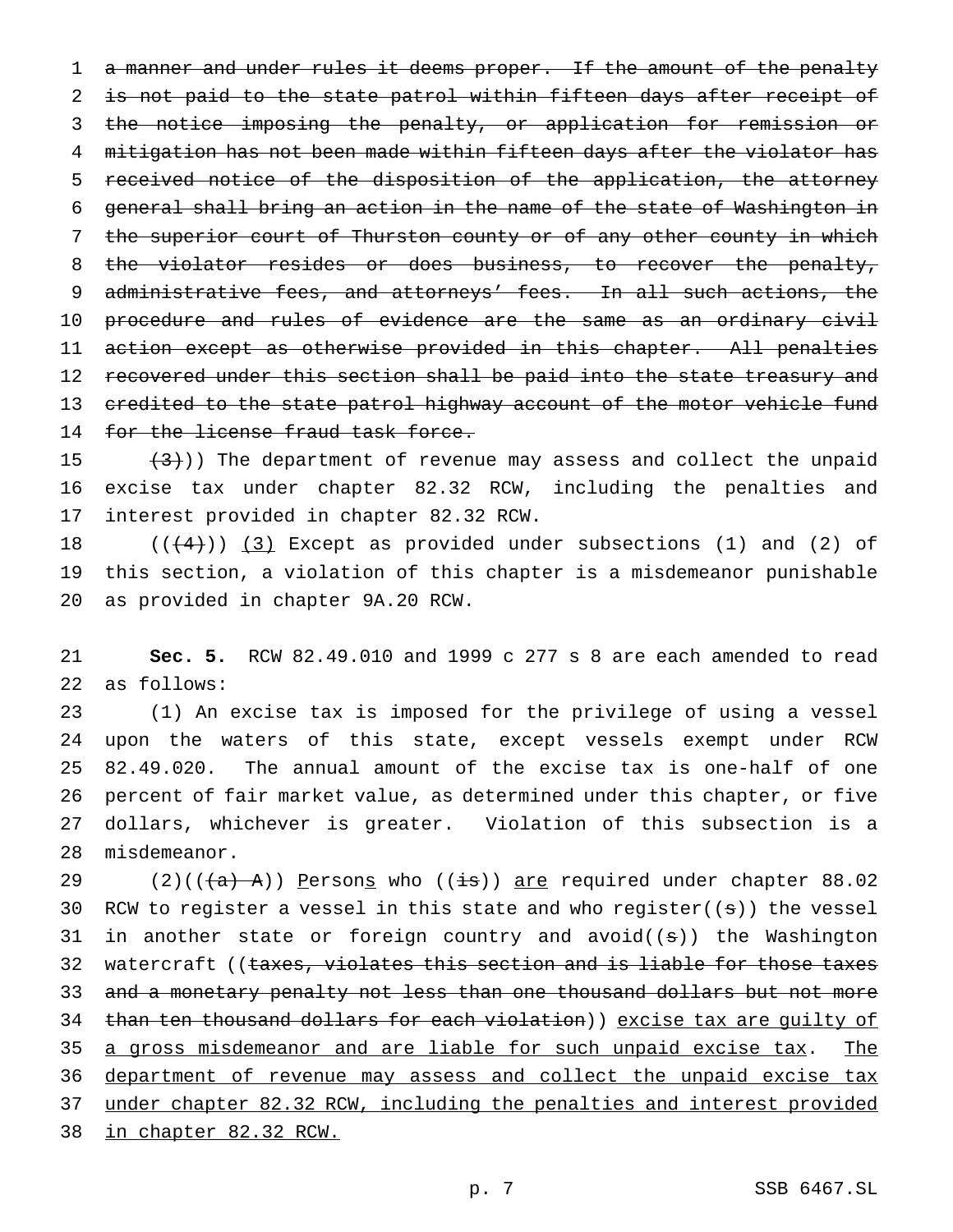1 (((b) The penalty provided in this section is due and payable when 2 the person incurring it receives a notice in writing from the state 3 patrol describing the violation and advising the person that the 4 penalty is due. The state patrol may, upon written application for 5 review, received within fifteen days, remit or mitigate a penalty 6 provided for in this section or discontinue an action to recover the 7 penalty upon such terms it deems proper and may ascertain the facts in 8 a manner and under rules it deems proper. If the amount of the penalty 9 is not paid to the state patrol within fifteen days after receipt of 10 the notice imposing the penalty, or application for remission or 11 mitigation has not been made within fifteen days after the violator has 12 received notice of the disposition of the application, the attorney 13 general shall bring an action in the name of the state of Washington in 14 the superior court of Thurston county or of any other county in which 15 the violator resides or does business, to recover the penalty, 16 administrative fees, and attorneys' fees. All penalties recovered 17 under this section shall be paid into the state treasury and credited 18 to the state patrol highway account of the motor vehicle fund for the 19 <del>license fraud task force.</del>))

 (3) The excise tax upon a vessel registered for the first time in this state shall be imposed for a twelve-month period, including the month in which the vessel is registered, unless the director of licensing extends or diminishes vessel registration periods for the purpose of staggered renewal periods under RCW 88.02.050. A vessel is registered for the first time in this state when the vessel was not registered in this state for the immediately preceding registration year, or when the vessel was registered in another jurisdiction for the immediately preceding year. The excise tax on vessels required to be registered in this state on June 30, 1983, shall be paid by June 30, 30 1983.

31 **Sec. 6.** RCW 88.02.118 and 1999 c 277 s 10 are each amended to read 32 as follows:

33  $((+1)(a))$  It is a  $((\text{violation})$  gross misdemeanor punishable as 34 provided under chapter 9A.20 RCM for any person owning a vessel subject 35 to taxation under chapter 82.49 RCW to register a vessel in another 36 state to avoid Washington state vessel ((taxes)) excise tax required 37 under chapter 82.49 RCW or to obtain a vessel dealer's registration for 38 the purpose of ((avoiding taxes)) evading excise tax on vessels under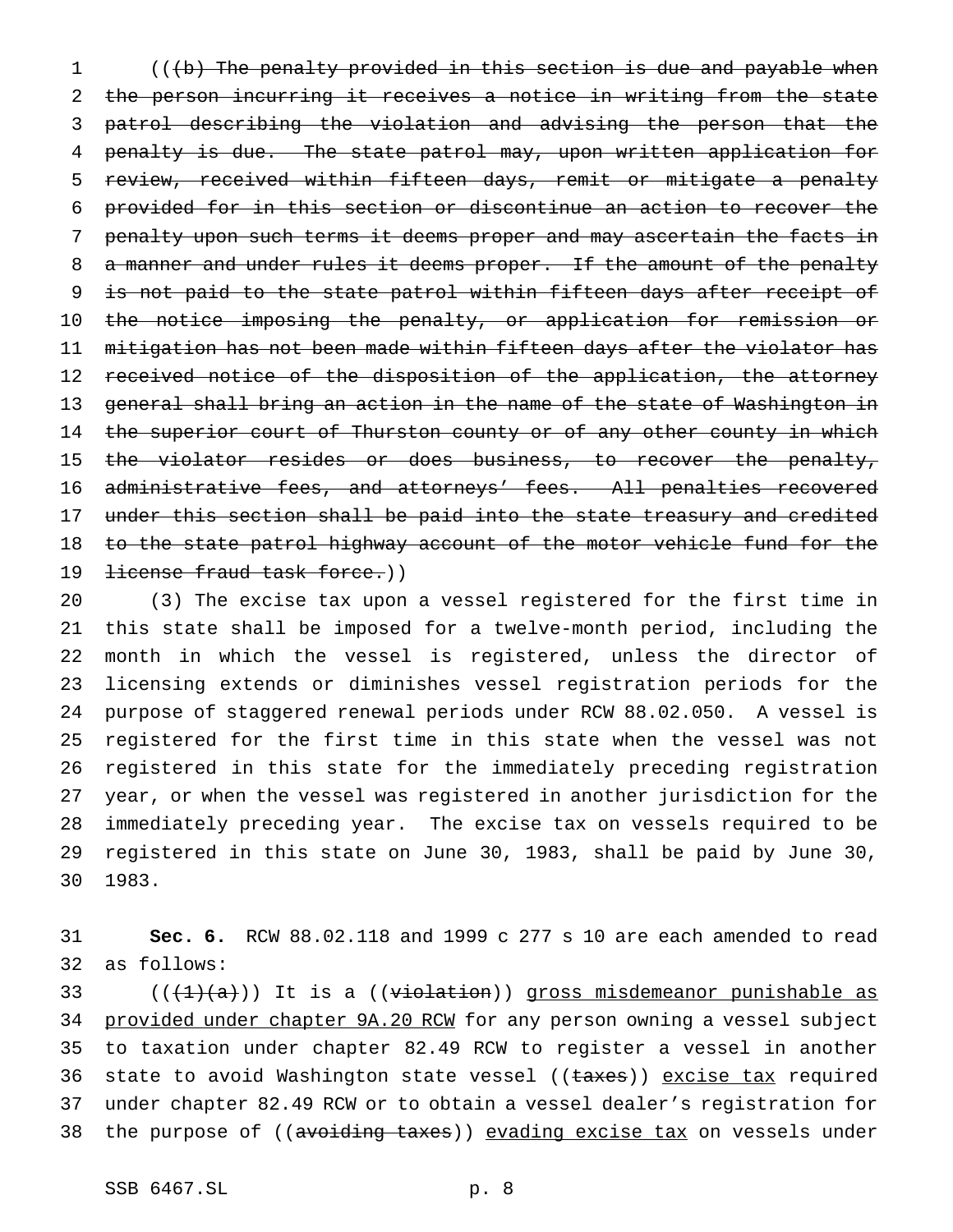1 chapter 82.49 RCW. For a second or subsequent offense, the person 2 convicted is also subject to a fine equal to four times the amount of 3 avoided taxes and fees, no part of which may be suspended or deferred. 4 Excise taxes owed and fines assessed will be deposited in the manner 5 provided under RCW 46.16.010(2).

6  $((\phi)$  The monetary penalty is not less than one thousand dollars 7 but not more than ten thousand dollars for each violation.

8  $(2)$  The penalty provided in this section is due and payable when 9 the person incurring it receives a notice in writing from the state 10 patrol describing the violation and advising the person that the 11 penalty is due. The state patrol may, upon written application for 12 review, received within fifteen days, remit or mitigate a penalty 13 provided for in this section or discontinue an action to recover the 14 penalty upon such terms it deems proper and may ascertain the facts in 15 a manner and under rules it deems proper. If the amount of the penalty 16 is not paid to the state patrol within fifteen days after receipt of 17 the notice imposing the penalty, or application for remission or 18 mitigation has not been made within fifteen days after the violator has 19 received notice of the disposition of the application, the attorney 20 general shall bring an action in the name of the state of Washington in 21 the superior court of Thurston county or of any other county in which 22 the violator resides or does business, to recover the penalty, 23 administrative fees, and attorneys' fees. In all such actions, the 24 procedure and rules of evidence are the same as an ordinary civil 25 action except as otherwise provided in this chapter. All penalties 26 recovered under this section shall be paid into the state treasury and 27 credited to the state patrol highway account of the motor vehicle fund 28 for the license fraud task force.))

29 **Sec. 7.** RCW 82.32.090 and 1999 c 277 s 11 are each amended to read 30 as follows:

 (1) If payment of any tax due on a return to be filed by a taxpayer is not received by the department of revenue by the due date, there 33 shall be assessed a penalty of five percent of the amount of the tax; and if the tax is not received on or before the last day of the month following the due date, there shall be assessed a total penalty of ten percent of the amount of the tax; and if the tax is not received on or before the last day of the second month following the due date, there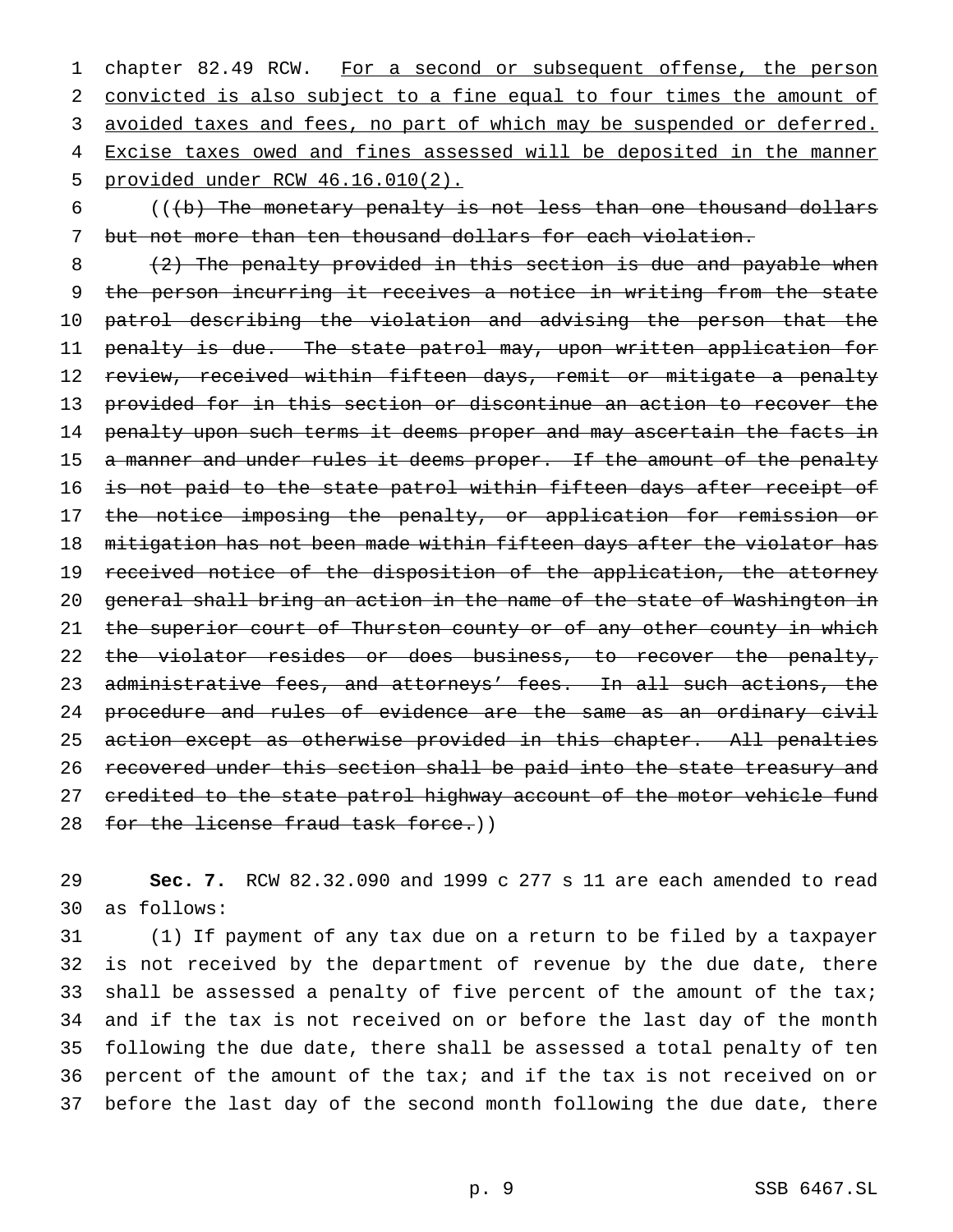shall be assessed a total penalty of twenty percent of the amount of the tax. No penalty so added shall be less than five dollars.

 (2) If payment of any tax assessed by the department of revenue is not received by the department by the due date specified in the notice, or any extension thereof, the department shall add a penalty of ten percent of the amount of the additional tax found due. No penalty so added shall be less than five dollars.

 (3) If a warrant be issued by the department of revenue for the collection of taxes, increases, and penalties, there shall be added thereto a penalty of five percent of the amount of the tax, but not less than ten dollars.

 (4) If the department finds that all or any part of a deficiency resulted from the disregard of specific written instructions as to reporting or tax liabilities, the department shall add a penalty of ten percent of the amount of the additional tax found due because of the failure to follow the instructions. A taxpayer disregards specific written instructions when the department of revenue has informed the taxpayer in writing of the taxpayer's tax obligations and the taxpayer fails to act in accordance with those instructions unless the department has not issued final instructions because the matter is under appeal pursuant to this chapter or departmental regulations. The department shall not assess the penalty under this section upon any taxpayer who has made a good faith effort to comply with the specific written instructions provided by the department to that taxpayer. Specific written instructions may be given as a part of a tax assessment, audit, determination, or closing agreement, provided that such specific written instructions shall apply only to the taxpayer addressed or referenced on such documents. Any specific written instructions by the department of revenue shall be clearly identified as such and shall inform the taxpayer that failure to follow the instructions may subject the taxpayer to the penalties imposed by this subsection.

33 (5)( $(\frac{1}{(a)})$ ) If the department finds that all or any part of the deficiency resulted from an intent to evade the tax payable hereunder, a further penalty of fifty percent of the additional tax found to be due shall be added.

37 (((b) There is a rebuttable presumption of a tax deficiency and intent to avoid and evade the tax under the motor vehicle excise tax under chapter 82.44 RCW, the aircraft excise tax under chapter 82.48